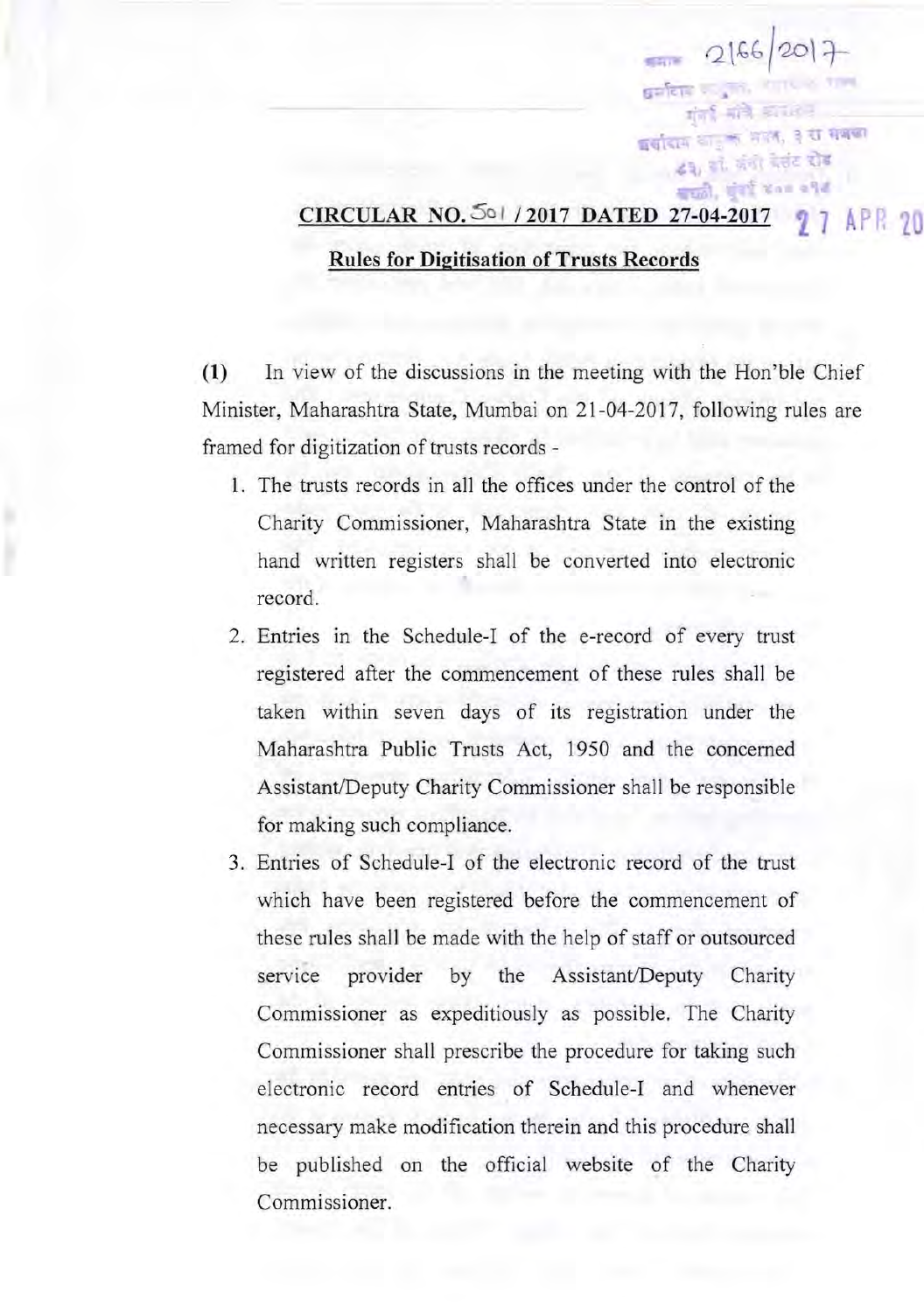- 4. Trustees can submit change reports, applications for registration of societies under the Societies Registration Act, 1860, applications for registration of trusts under the Maharashtra Public Trusts Act, 1950 and applications for seeking permission of collecting donations under Section 41C of the Maharashtra Public Trusts Act, 1950 online on the official website of the Charity Commissioner. The procedure shall be prescribed for taking cognizance of such online proposals by the Charity Commissioner and for disposing of such applications and he/she can make necessary modifications also in the said procedure. The procedure shall be published on the official website of the Charity Commissioner.
- 5. The trustees as on record of the Schedule-I on 01-04-2017 or those who have been brought on record by the order on the change report finally i.e. not pending in appeal/revision/writ by this date shall submit information necessary for generating entry in Schedule-Ion the official website in the prescribed form therein. The trustees shall submit the audited statements of accounts on the official website in the forms prescribed therein. The procedure for submitting this information shall be prescribed by the Charity Commissioner and it shall be published on the official website of the Charity Commissioner.
- 6. Information of only those properties which are owned by the trust as on 01-04-2017 shall be feed by such trustees in the electronic record of Schedule-I.
- 7. The scheme of preserving records of the trusts in the electronic form on the official website of the Charity Commissioner as well of accepting the said online

2